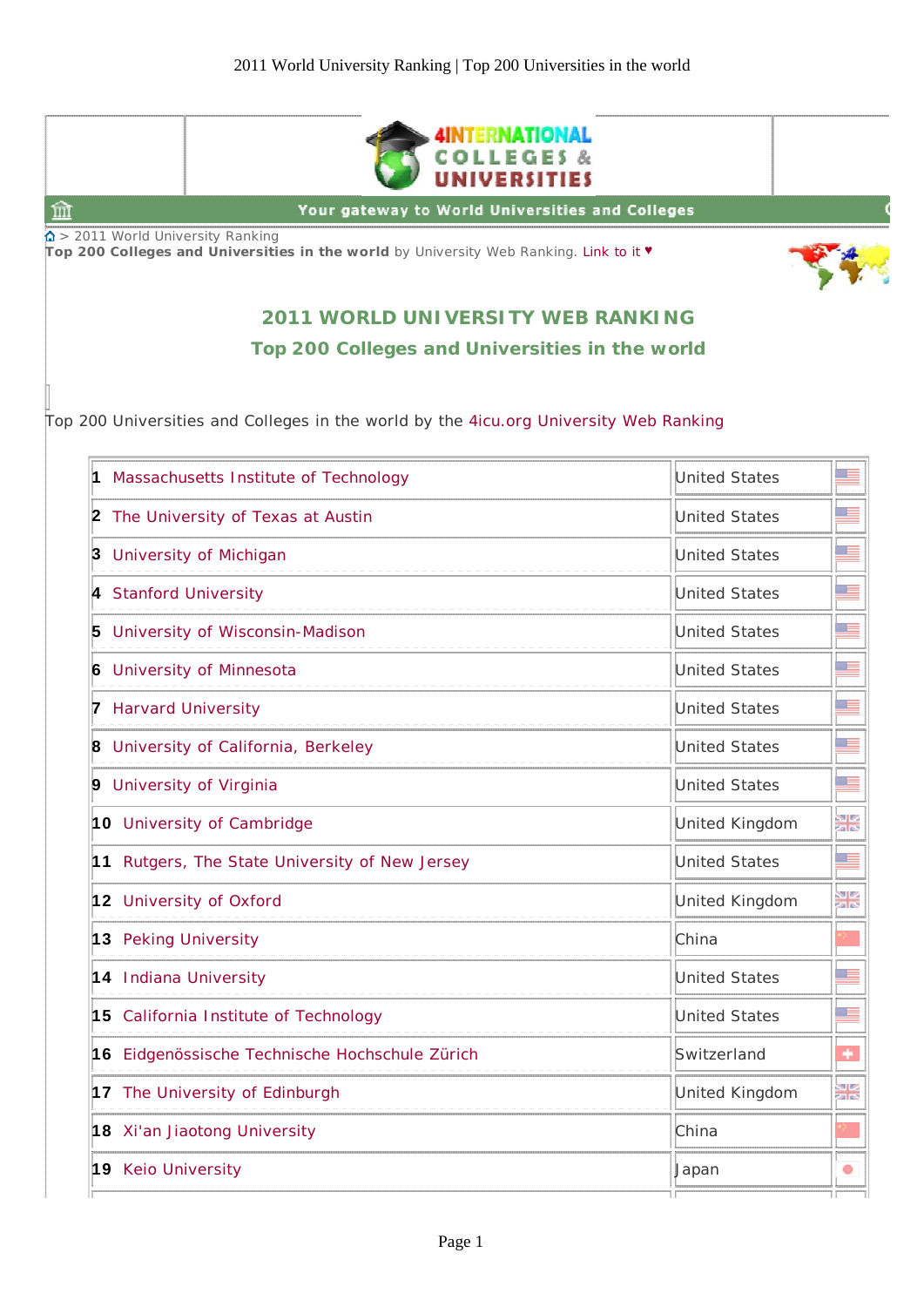| 20 Universität Wien                                    | Austria              |                                     |
|--------------------------------------------------------|----------------------|-------------------------------------|
| 21 University College London                           | United Kingdom       | NIX<br>216                          |
| 22 Shanghai Jiao Tong University                       | China                |                                     |
| 23 National University of Singapore                    | Singapore            | <b>Communication</b>                |
| 24 Cornell University                                  | <b>United States</b> | Œ                                   |
| 25 Fudan University                                    | China                |                                     |
| 26 Università degli Studi di Bologna                   | Italy                |                                     |
| 27 Universität München                                 | Germany              |                                     |
| 28 Rheinisch-Westfälische Technische Hochschule Aachen | Germany              | -                                   |
| 29 Zhejiang University                                 | China                |                                     |
| <b>30</b> Universiteit Utrecht                         | Netherlands          | <b>Contract</b>                     |
| 31 Nanjing University                                  | China                |                                     |
| 32 Universidade Federal do Rio Grande do Sul           | <b>Brazil</b>        | $\bullet$                           |
| 33 Université de Genève                                | Switzerland          | $\left\vert \psi \right\rangle$     |
| 34 Universidad de Granada                              | Spain                | $\mathbf{c}$                        |
| 35 Universität Heidelberg                              | Germany              |                                     |
| 36 Universität Freiburg                                | Germany              | $\overline{\phantom{0}}$            |
| 37 Katholieke Universiteit Leuven                      | Belgium              | $\blacksquare$                      |
| 38 Università degli Studi di Milano                    | <b>Italy</b>         |                                     |
| 39 Indian Institute of Technology Bombay               | India                | <u>in e</u>                         |
| 40 Indian Institute of Technology Madras               | India                | $\overline{\phantom{a}}$            |
| 41 Univerza v Ljubljani                                | Slovenia             | ⊫                                   |
| 42 Universität Zürich                                  | Switzerland          | ٠                                   |
| 43 Imperial College London                             | United Kingdom       | NIX<br>213                          |
| 44 Institut Teknologi Bandung                          | Indonesia            | $\sim$                              |
| 45 Indian Institute of Technology Kanpur               | India                | i<br>S                              |
| 46 University of Washington                            | <b>United States</b> | <u>est</u>                          |
| 47 Gazi Üniversitesi                                   | Turkey               | $\mathbf{C}^{\mathbf{c}}$ .         |
| 48 Universidad Nacional Autónoma de México             | Mexico               | $\blacksquare \bullet \blacksquare$ |
|                                                        |                      |                                     |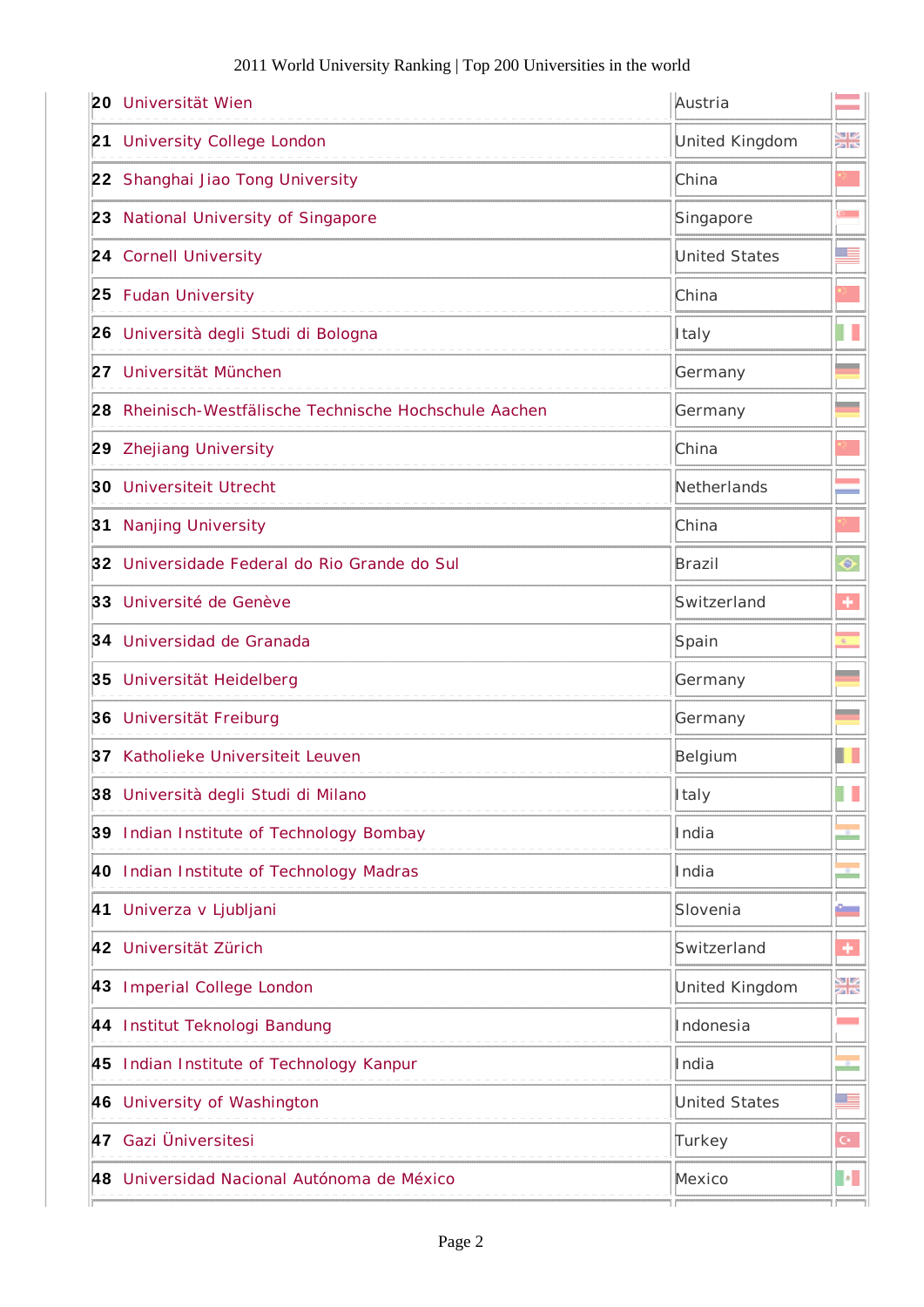| 49 Eötvös Loránd Tudományegyetem                       | Hungary              |                             |
|--------------------------------------------------------|----------------------|-----------------------------|
| 50 University of Pennsylvania                          | <b>United States</b> | LE                          |
| 51 Karolinska Institutet                               | Sweden               | <u>a ba</u><br><b>START</b> |
| 52 Columbia University in the City of New York         | <b>United States</b> | <u>a se</u>                 |
| 53 Université Paris Sud - Paris 11                     | France               | TT                          |
| 54 Univerza v Mariboru                                 | Slovenia             | ▃                           |
| 55 Penn State University                               | <b>United States</b> | <u>e in p</u>               |
| 56 Université Pierre et Marie Curie - Paris VI         | France               |                             |
| 57 University of California, Los Angeles               | <b>United States</b> | كا                          |
| 58 Yale University                                     | <b>United States</b> | LE                          |
| 59 Purdue University                                   | <b>United States</b> | <u>Ma</u>                   |
| 60 New York University                                 | <b>United States</b> | <u>in p</u>                 |
| 61 Carnegie Mellon University                          | <b>United States</b> | <u>e e</u>                  |
| 62 University of California, San Diego                 | <b>United States</b> | LE                          |
| 63 University of Florida                               | <b>United States</b> | <u>e e</u>                  |
| 64 University of Southern California                   | <b>United States</b> | Œ                           |
| 65 Michigan State University                           | <b>United States</b> | <u>e e</u>                  |
| 66 University of North Carolina at Chapel Hill         | <b>United States</b> | <u>sta</u>                  |
| 67 University of Maryland                              | <b>United States</b> | ك                           |
| 68 Princeton University                                | <b>United States</b> | <u>ka </u>                  |
| 69 University of Chicago                               | <b>United States</b> | 트                           |
| 70 University of Toronto                               | Canada               | $\blacktriangleright$       |
| 71 University of Arizona                               | <b>United States</b> | <u>ue</u>                   |
| 72 University of Illinois at Urbana-Champaign          | <b>United States</b> | <u>est</u>                  |
| 73 Texas A&M University                                | <b>United States</b> | <u>est</u>                  |
| 74 The Ohio State University                           | <b>United States</b> | <u>est</u>                  |
| 75 Duke University                                     | <b>United States</b> | ك                           |
| 76 Virginia Polytechnic Institute and State University | <b>United States</b> | <u>is a</u>                 |
| 77 University of California, Davis                     | <b>United States</b> | <u>star</u>                 |
|                                                        |                      |                             |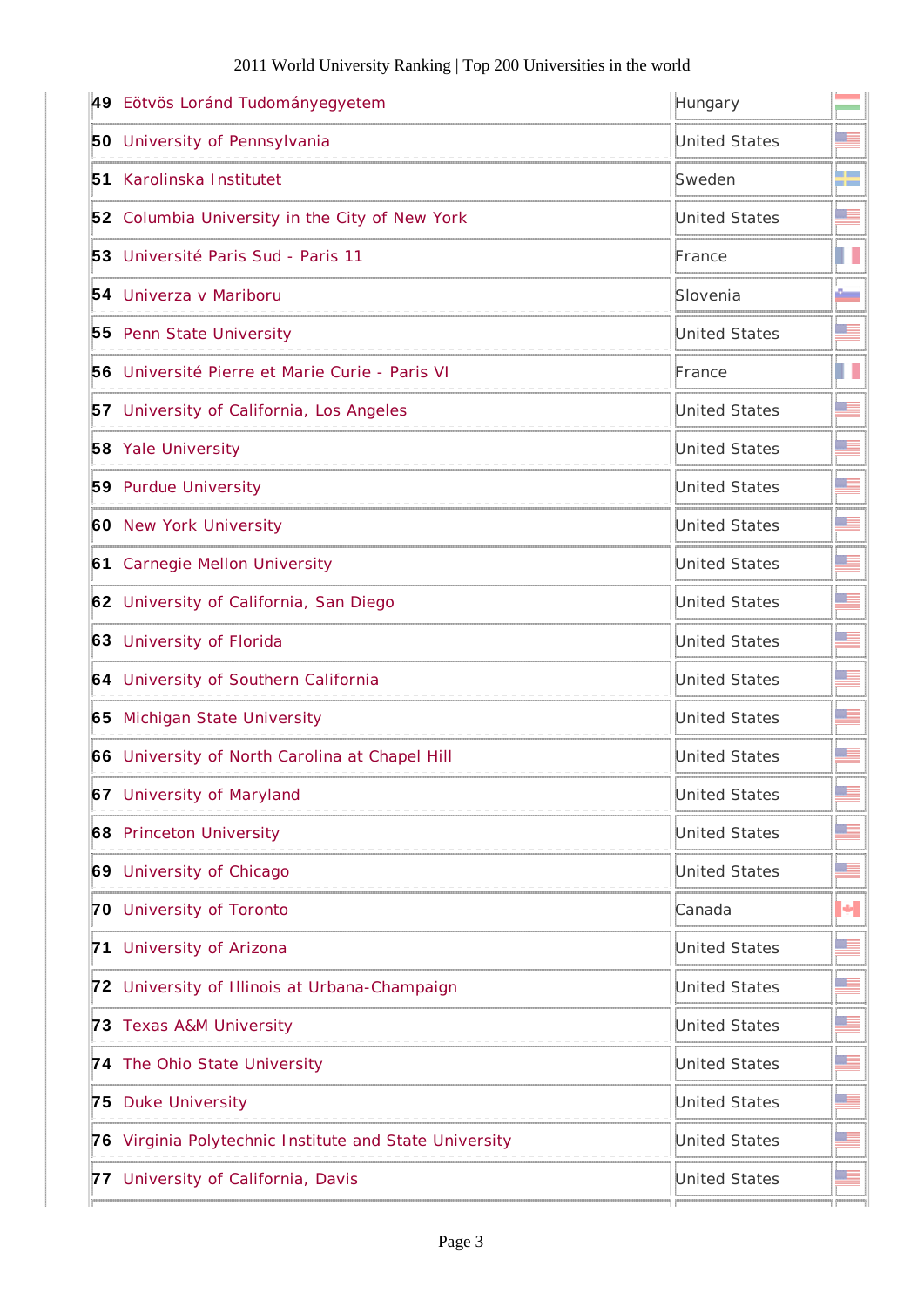| 78 The University of British Columbia                   | Canada               | Н                                    |
|---------------------------------------------------------|----------------------|--------------------------------------|
| 79 Universidade de São Paulo                            | <b>Brazil</b>        | $\bullet$                            |
| 80 Brigham Young University                             | <b>United States</b> | <u>in p</u>                          |
| 81 North Carolina State University                      | <b>United States</b> | $\mathbb{R}^2$                       |
| 82 Johns Hopkins University                             | <b>United States</b> | <u>a p</u>                           |
| 83 Boston University                                    | <b>United States</b> | <u>a p</u>                           |
| 84 Arizona State University                             | <b>United States</b> | $\mathbb{Z}$                         |
| 85 Northwestern University                              | <b>United States</b> | $\mathbb{R}^3$                       |
| 86 University of Hawaii System                          | <b>United States</b> | <u>ue</u>                            |
| 87 University of Colorado at Boulder                    | <b>United States</b> | Œ                                    |
| 88 University of Georgia                                | <b>United States</b> | <u>ka </u>                           |
| 89 Georgia Institute of Technology                      | <b>United States</b> | <u>an</u>                            |
| 90 Tsinghua University                                  | China                |                                      |
| 91 Iowa State University of Science and Technology      | <b>United States</b> | Œ                                    |
| 92 University of Pittsburgh                             | <b>United States</b> | <u>sta</u>                           |
| 93 Freie Universität Berlin                             | Germany              | -                                    |
| 94 Washington University in St. Louis                   | <b>United States</b> | <u>e in</u>                          |
| 95 University of Iowa                                   | <b>United States</b> | $\mathbb{R}^2$                       |
| 96 McGill University                                    | Canada               | M                                    |
| 97 George Mason University                              | <b>United States</b> | <u>star</u>                          |
| 98 National Taiwan University                           | Taiwan               | o,                                   |
| 99 Monash University                                    | Australia            | ॕ                                    |
| 100 Oregon State University                             | <b>United States</b> | Œ                                    |
| 101 Georgetown University                               | <b>United States</b> |                                      |
| 102 York University                                     | Canada               | H                                    |
| 103 University at Buffalo, State University of New York | <b>United States</b> | Œ                                    |
| 104 University of Alberta                               | Canada               | $\blacktriangleright$ $\blacksquare$ |
| 105 University of Waterloo                              | Canada               | H                                    |
| 106 Simon Fraser University                             | Canada               | $\left\  \cdot \right\ $             |
|                                                         |                      |                                      |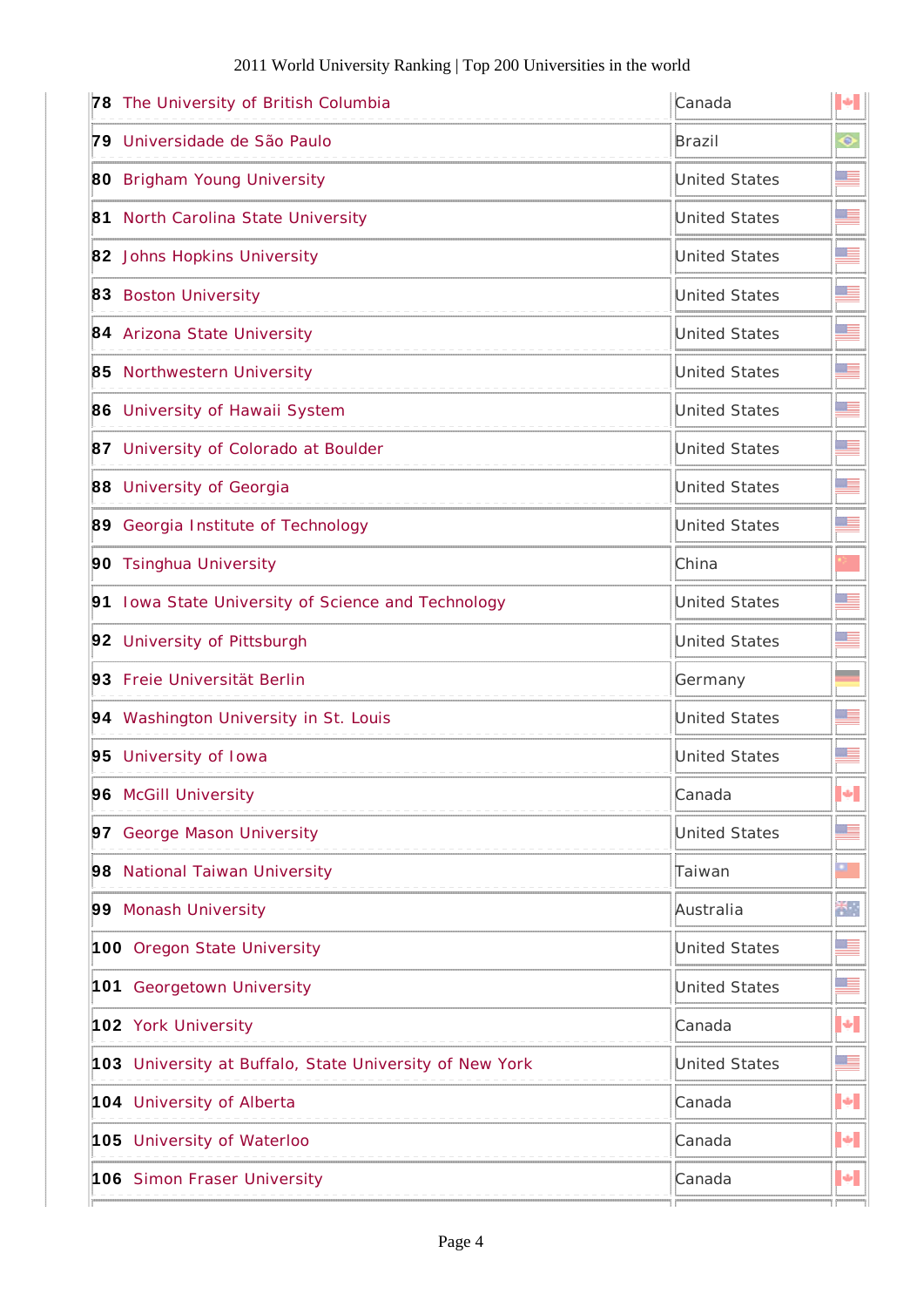| 107 Universidade de Brasília                 | Brazil               | $\bullet$                     |
|----------------------------------------------|----------------------|-------------------------------|
| 108 Rice University                          | <b>United States</b> | a ing                         |
| 109 Universidad Complutense de Madrid        | Spain                |                               |
| 110 Brown University                         | <b>United States</b> | <u>a b</u>                    |
| 111 Universitetet i Oslo                     | Norway               | ╬                             |
| 112 The Australian National University       | Australia            | ×.                            |
| 113 The University of New South Wales        | Australia            | ¥.                            |
| 114 Dartmouth College                        | <b>United States</b> | <u>star</u>                   |
| 115 CUNY System                              | <b>United States</b> | التقارب                       |
| 116 Technische Universität Wien              | Austria              |                               |
| 117 The University of Hong Kong              | Hong Kong            | 女。                            |
| 118 Kungliga Tekniska högskolan              | Sweden               | <u>e pa</u><br><b>COMPANY</b> |
| 119 Universität Leipzig                      | Germany              | -                             |
| 120 Humboldt-Universität zu Berlin           | Germany              |                               |
| 121 Universität Hamburg                      | Germany              | ٠                             |
| 122 The University of Melbourne              | Australia            | ×.                            |
| 123 Universitas Gadjah Mada                  | Indonesia            |                               |
| 124 University of Calgary                    | Canada               | $ \cdot $                     |
| 125 Universität zu Köln                      | Germany              |                               |
| 126 University of Notre Dame                 | <b>United States</b> | <u>a b</u>                    |
| 127 The University of Manchester             | United Kingdom       | NIX<br>213                    |
| 128 Temple University                        | <b>United States</b> | Œ                             |
| 129 Anadolu Üniversitesi                     | Turkey               | $C^*$                         |
| 130 Universiteit van Amsterdam               | Netherlands          |                               |
| 131 The University of Sydney                 | Australia            | ¥.                            |
| 132 Universitat de València                  | Spain                |                               |
| 133 Universitat de Barcelona                 | Spain                |                               |
| 134 École Polytechnique Fédérale de Lausanne | Switzerland          | ٠                             |
| 135 Technische Universität Berlin            | Germany              |                               |
|                                              | Ħ                    | 15                            |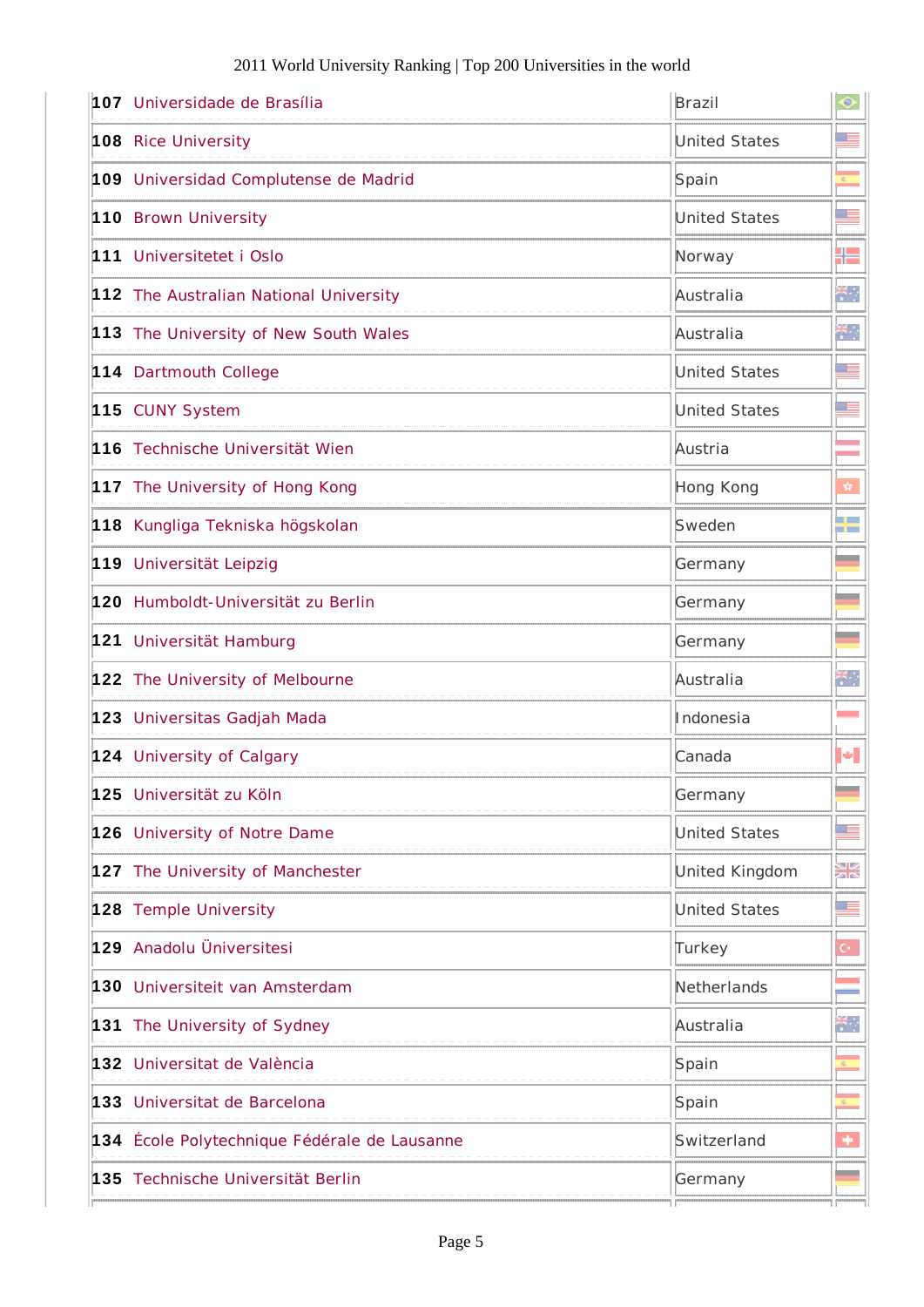| 136 Rensselaer Polytechnic Institute                     | <b>United States</b> |                          |
|----------------------------------------------------------|----------------------|--------------------------|
| 137 Universidad Politécnica de Madrid                    | Spain                |                          |
| 138 Universidad de Buenos Aires                          | Argentina            | $\overline{\phantom{a}}$ |
| 139 Universidad Politécnica de Valencia                  | Spain                |                          |
| 140 University of Science and Technology of China        | China                |                          |
| 141 Virginia Commonwealth University                     | <b>United States</b> | Œ                        |
| 142 University of Central Florida                        | <b>United States</b> | <u>e E</u>               |
| 143 Universidad de Sevilla                               | Spain                |                          |
| 144 University of California, Irvine                     | <b>United States</b> | Œ                        |
| 145 Università degli Studi di Roma La Sapienza           | <b>Italy</b>         | T                        |
| 146 University of Glasgow                                | United Kingdom       | NIX<br>Zir               |
| 147 The London School of Economics and Political Science | United Kingdom       | NIX<br>Air               |
| 148 University of Victoria                               | Canada               | $\blacktriangleright$    |
| 149 Universidade do Porto                                | Portugal             |                          |
| 150 The University of Warwick                            | United Kingdom       | 물                        |
| 151 Univerzita Karlova v Praze                           | Czech Republic       | D                        |
| 152 University of Cincinnati                             | <b>United States</b> | <u>e e</u>               |
| 153 Westfälische Wilhelms-Universität Münster            | Germany              |                          |
| 154 Universidad de Chile                                 | Chile                |                          |
| 155 Rheinische Friedrich-Wilhelms-Universität Bonn       | Germany              |                          |
| 156 The University of Queensland                         | Australia            | ¥ं                       |
| 157 Tampereen teknillinen yliopisto                      | Finland              | ┿                        |
| 158 University of Southampton                            | United Kingdom       | NR<br>ZR                 |
| 159 The Chinese University of Hong Kong                  | Hong Kong            | 幸                        |
| 160 Université Laval                                     | Canada               | $ \cdot $                |
| 161 University of Kansas                                 | <b>United States</b> | $\mathbb{R}^n$           |
| 162 Université de Montréal                               | Canada               | $ \cdot $                |
| 163 University of Ottawa                                 | Canada               | Н                        |
| 164 Sun Yat-Sen University                               | China                |                          |
|                                                          |                      |                          |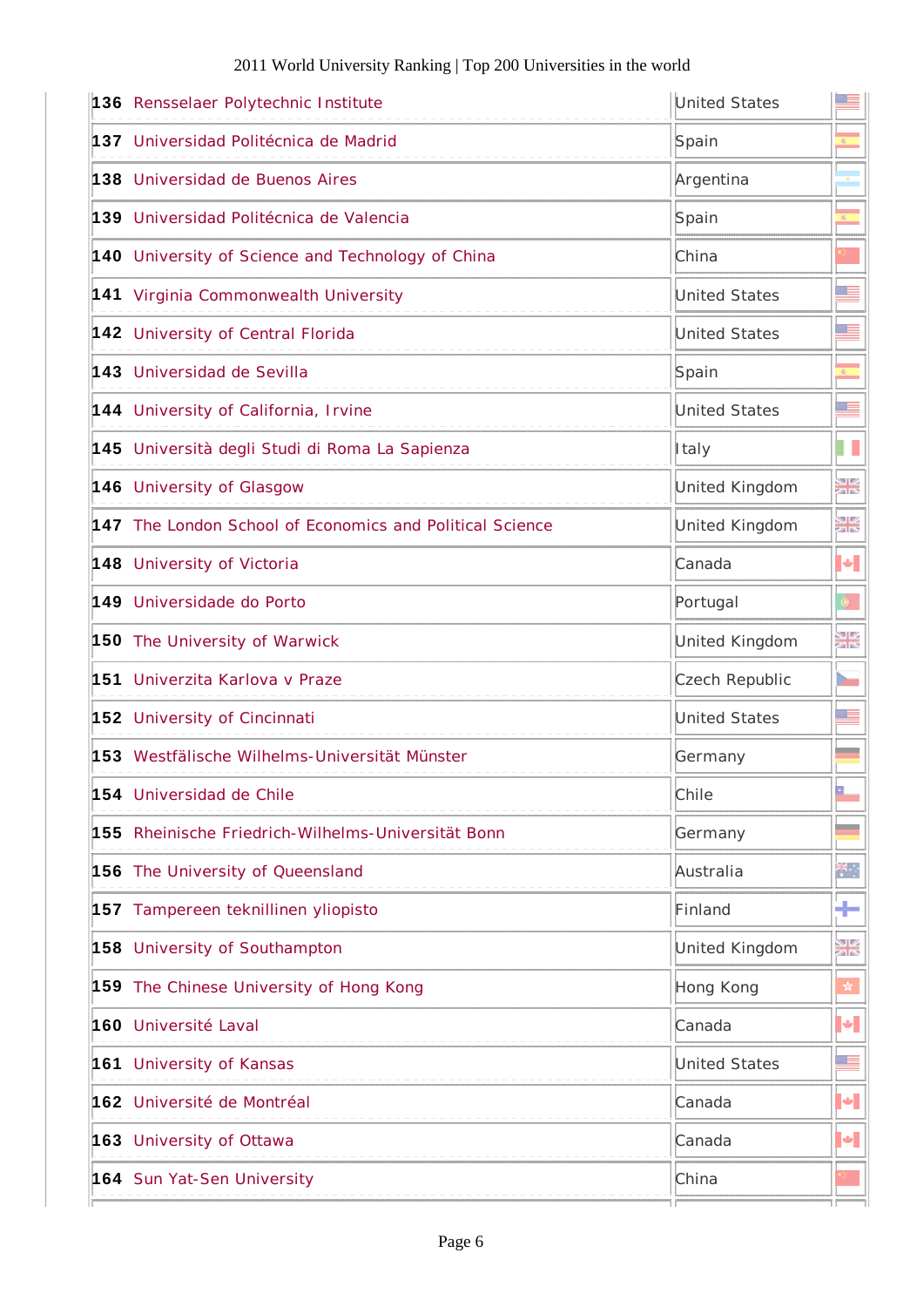| 165 University of Utah                     | <b>United States</b> |                                          |
|--------------------------------------------|----------------------|------------------------------------------|
| 166 Universidad de La Rioja                | Spain                |                                          |
| 167 Queen's University                     | Canada               | $\blacktriangleright$                    |
| 168 McMaster University                    | Canada               | Н                                        |
| 169 Universitetet i Bergen                 | Norway               | 42                                       |
| 170 Rijksuniversiteit Groningen            | Netherlands          |                                          |
| 171 Lunds Universitet                      | Sweden               | a post<br><b>The Contract of Service</b> |
| 172 Newcastle University                   | United Kingdom       | ×k<br>ar                                 |
| 173 Ruhr-Universität Bochum                | Germany              | __                                       |
| 174 Uppsala Universitet                    | Sweden               | <u>e per</u><br><b>COM</b>               |
| 175 Universitat Politècnica de Catalunya   | Spain                |                                          |
| 176 Masarykova univerzita                  | Czech Republic       |                                          |
| 177 National Cheng Kung University         | Taiwan               |                                          |
| 178 Universiteit Twente                    | Netherlands          |                                          |
| 179 The University of Nottingham           | United Kingdom       | 을                                        |
| 180 Nanyang Technological University       | Singapore            | <b>Little</b>                            |
| <b>181</b> Technische Universiteit Delft   | Netherlands          | <b>Contract</b>                          |
| 182 Kent State University                  | <b>United States</b> | 그는                                       |
| 183 Renmin University of China             | China                |                                          |
| 184 Portland State University              | <b>United States</b> |                                          |
| 185 Wuhan University                       | China                |                                          |
| 186 Ceské vysoké ucení technické v Praze   | Czech Republic       |                                          |
| 187 Nankai University                      | China                |                                          |
| 188 Universidade Federal do Rio de Janeiro | <b>Brazil</b>        | $\bullet$                                |
| 189 Université Libre de Bruxelles          | Belgium              | H                                        |
| 190 Macquarie University                   | Australia            | ¥.                                       |
| 191 Universidad de Zaragoza                | Spain                |                                          |
| 192 Universiteit Gent                      | Belgium              | Ш                                        |
| 193 University of Cape Town                | South Africa         | ⋙                                        |
|                                            |                      |                                          |